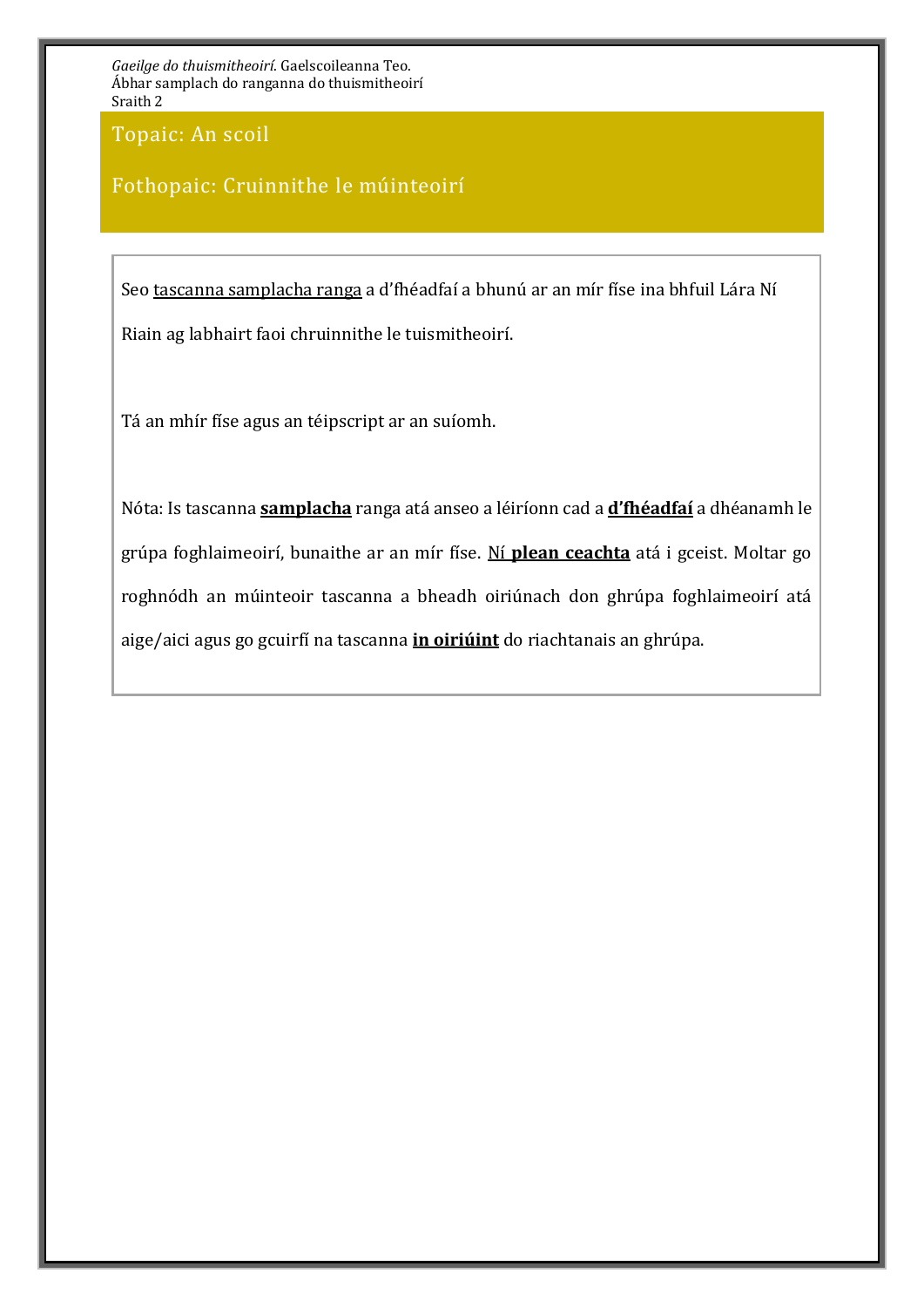## Treoracha don Mhúinteoir

#### **Tasc samplach 1: Tuiscint agus struchtúir**

Beidh na foghlaimeoirí ag éisteacht le Lára Ní Riain ag caint faoi chruinnithe le tuismitheoirí. Tá an mhír físe agus an téipscript ar an suíomh.

- Mínigh cé agus cad leis a bheidh siad ag éisteacht.
- Scaip an bhileog 'Cruinnithe le múinteoirí' agus eagraigh an réamhphlé. Ansin cuir na foghlaimeoirí ag obair i bpéirí chun abairtí a chumadh ag baint úsáide as na focail 'coinne', 'cinneadh' agus 'cruinniú'. Ansin seinn an mhír físe cúpla uair agus tabhair seans dóibh díriú ar an gceist tuisceana. Pléigh aon deacrachtaí a bhí acu. Déan cur i láthair beag ar na struchtúir 'An oireann?' agus 'An oirfeadh?' agus na freagraí oiriúnacha. Chun cleachtadh a dhéanamh ar na struchtúir sin, iarr ar na foghlaimeoirí leathanach bán a fháil agus dialann an-gharbh a tharraingt. Iarr orthu imeachtaí éagsúla a scríobh isteach sa dialann i.e. coinní éagsúla, ranganna, imeachtaí, cruinnithe srl. Ansin abair leo go gcaithfidh siad a fháil amach an bhfuil éinne saor le bualadh leo i gcomhair cupán tae nó siúlóid (i) Déardaoin ag 7 p.m. agus (ii) Dé Máirt ag 11 a.m. Caithfidh siad siúl timpeall an ranga agus ceisteanna a chur ar daoine éagsúla i.e. 'An oireann Dé Máirt ag a haondéag duit? Ní oireann, ach oireann Dé hAoine ag a deich. An oirfeadh sé sin duitse? Ní oirfeadh, ach d'oirfeadh Déardaoin ag a seacht' etc.
- Don tasc deireanach, beidh na foghlaimeoirí ag obair i bpéirí chun nóta a scríobh. Cuir béim ar nithe a bhaineann le réim teanga i.e. conas tús agus deireadh a chur leis an nóta, conas a beith béasach etc.

#### **Tasc samplach 2: Rólghníomhaíocht**

Cuir gach beirt ag obair le chéile agus abair leo suí os comhair a chéile, amhail is go bhfuil siad ag cruinniú. Bíodh na róil ar na bileoga 'Cruinniú 1: Áine' agus 'Cruinniú 2: Oisín' gearrtha suas agat. Tabhair ról mháthair Áine do Duine A i ngach péire agus tabhair ról mhúinteoir Áine do Dhuine B i ngach péire. Cuir ag obair iad ar an gcruinniú agus éist le cúpla sampla. Ansin, beidh siad ag malartú. Tabhair ról mhúinteoir Oisín do Dhuine A agus tabhair ról mháthair Oisín do Dhuine B agus iarr orthu an cruinniú sin a dhéanamh. Sa tslí sin beidh seans ar ról na máthar agus ar ról an mhúinteora ag gach éinne.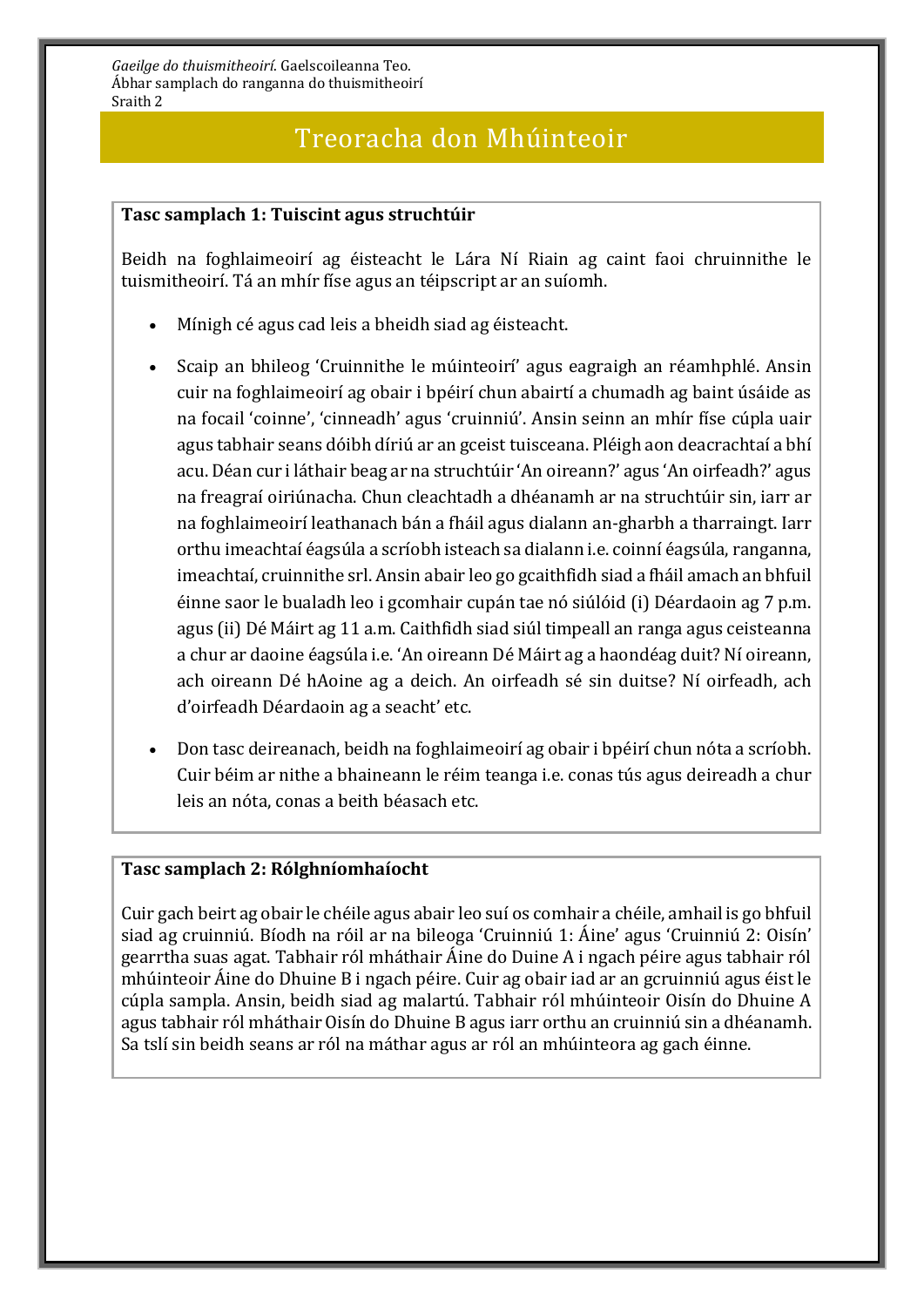## Cruinnithe le múinteoirí

Beidh tú ag éisteacht le múinteoir – Lára Ní Riain – ag labhairt mar gheall ar chruinnithe le tuismitheoirí. Ar dtús pléigh na nithe thíos le do ghrúpa:

- Cén córas atá sa scoil seo maidir le cruinnithe? Pléigh.
- 'Ní leor cruinniú amháin sa bhliain leis an múinteoir'. Pléigh.

#### Stór focal

Féach ar na focail thíos agus pléigh an difear eatarthu. Le cabhair ó do pháirtí, cuir in abairtí iad.

- Coinne
- Cinneadh
- Cruinniú

#### Éisteacht

Anois éist le Lára ag caint agus freagair an cheist seo:

Cad iad na difríochtaí atá idir cumarsáid le tuismitheoirí na naíonán agus tuismitheoirí na bpáistí níos sine, dar le Lára?

#### Fócas ar theanga

Déan na struchtúir thíos a chleachtadh le do pháirtí. Gheobhaidh tú treoir ón teagascóir!

| An oireann?  | Oireann / Ní oireann     |
|--------------|--------------------------|
| An oirfeadh? | D'oirfeadh / Ní oirfeadh |

#### Ag socrú cruinniú

Luann Lára na nithe thíos a d'fhéadfadh múinteoir agus tuismitheoir a phlé ag cruinniú. Roghnaigh ceann amháin. Tá tú ag iarraidh cruinniú a eagrú leis an múinteoir chun an rud sin a phlé. Scríobh nóta chuig an múinteoir chun an cruinniú a shocrú. Faigh cabhair ó do pháirtí.

- Iompar
- An chaoi ina bhfuil an páiste ag socrú isteach
- Torthaí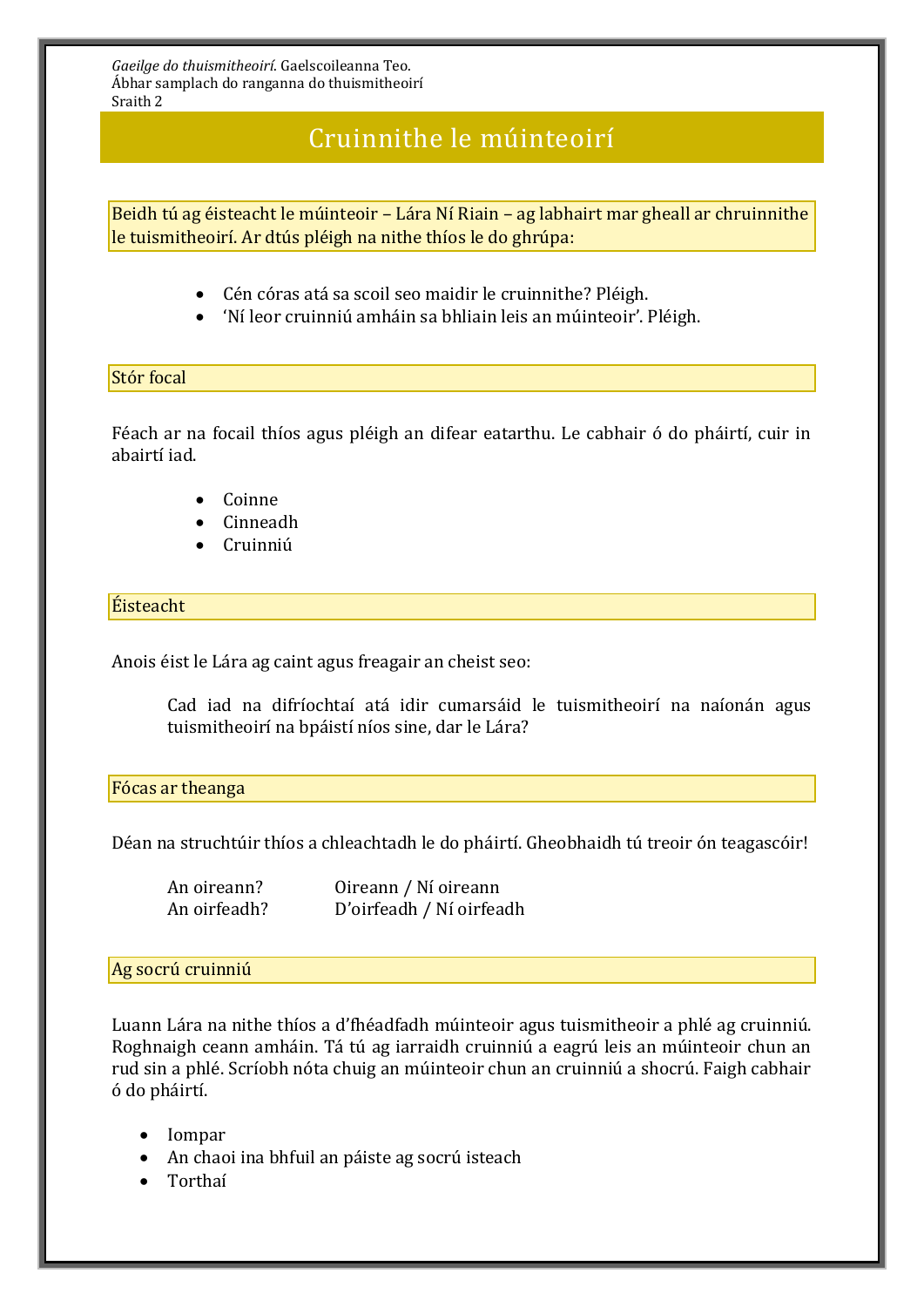- Deacrachtaí le hobair bhaile
- · Aon rud atá ag cur isteach ar an bpáiste
- · Fás agus forbairt an pháiste
- · Fadhbanna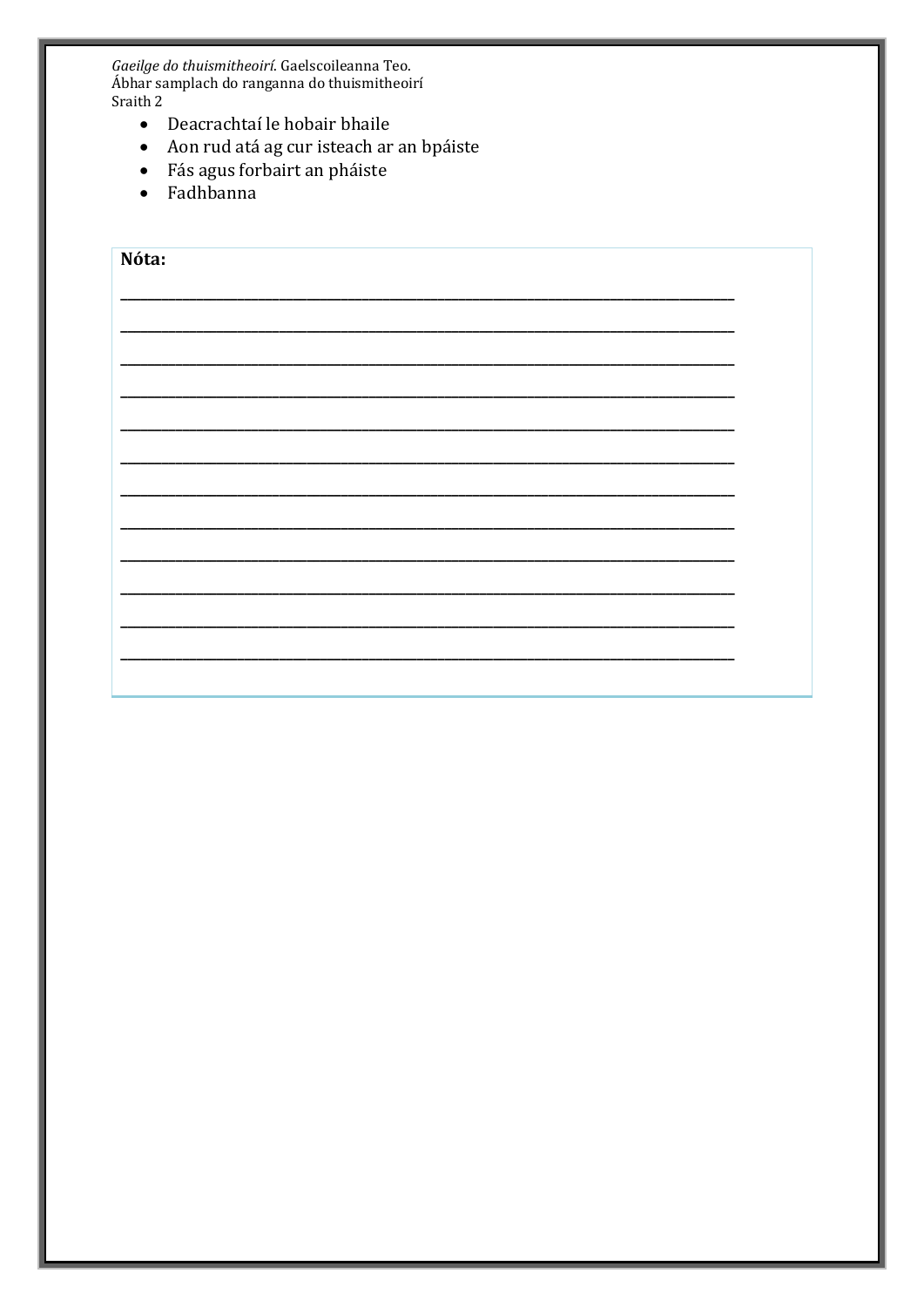# **Cruinniú 1 – Áine**





#### Mamaí Áine

Is tusa Mamaí Áine. Tá duine de na cailíní sa rang gránna le hÁine. Bíonn Áine ag caoineadh agus trína chéile tar éis scoile. Tá sé in am labhairt leis an múinteoir, dar leat! Tá an scéal casta mar go bhfuil aithne an-mhaith ar fad agat ar Mhamaí an chailín…Tá tú ag súil go ndéanfaidh an múinteoir rud éigin faoin bhfadhb seo.





#### Múinteoir Áine

Is tusa múinteoir Áine. Fuair tú nóta ó Mhamaí Áine. Tá sí buartha faoi Áine. Níl tú cinnte cad a bheidh á phlé…Is cailín an-chiúin agus an-chúthail í Áine – thug tú faoi deara go mbíonn sí léi féin sa chlós uaireanta.